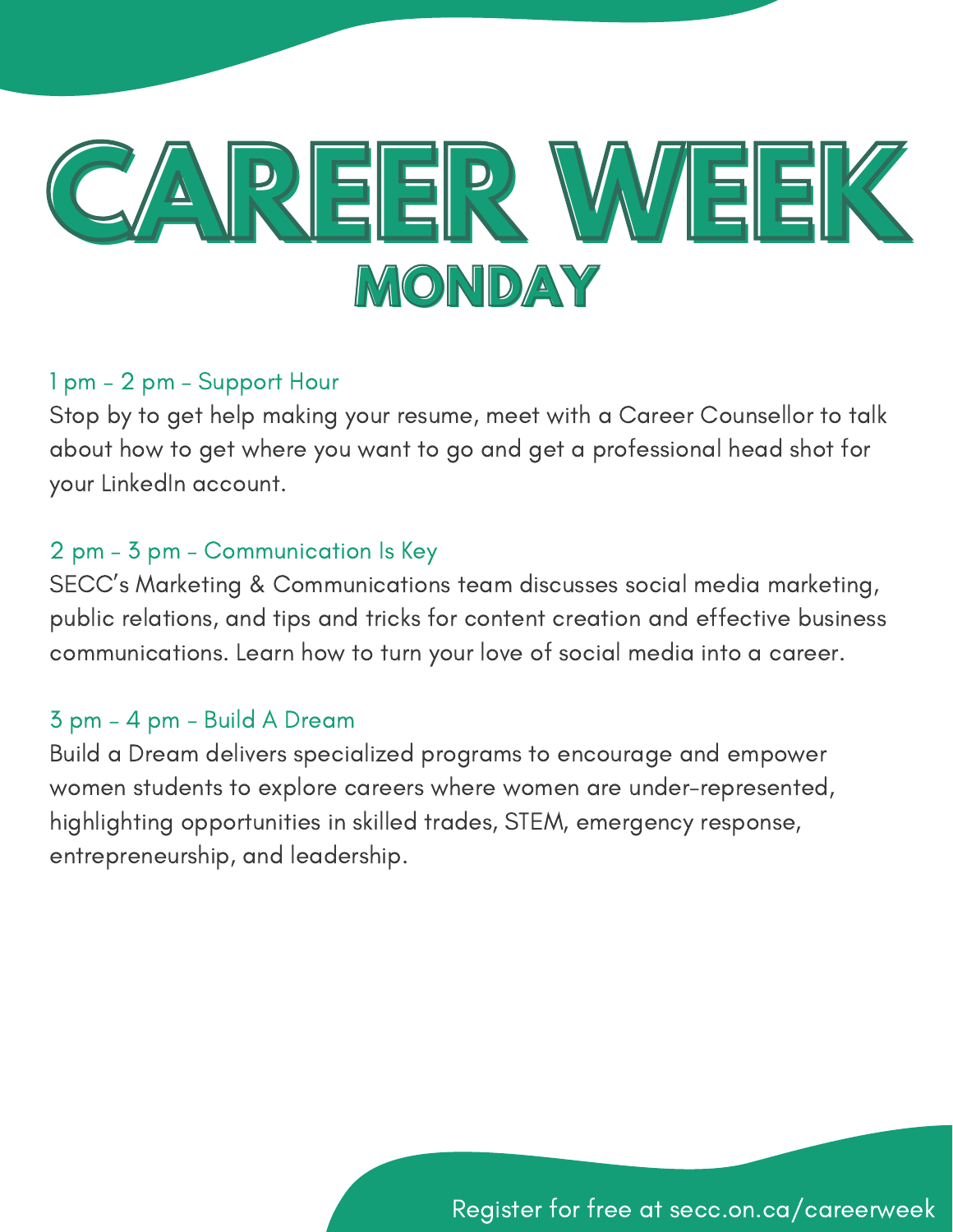

Stop by to get help making your resume, meet with a Career Counsellor to talk about how to get where you want to go and get a professional head shot for your LinkedIn account.

## 2 pm – 3 pm – Crime Pays if You're on the Right Side – OPP Sgt. Brian Knowler

Brian is an award-winning veteran cop, lawyer, international speaker, and author involved in the justice system since 1994. He was diagnosed with jobrelated PTSD in 2012.

Brian has published two books about trauma and leadership, speaks professionally about mental health and public safety, and created the CAPITAL-L Leadership program.

## 3 pm – 4 pm – A Hero Works Here – Erie Shores Health Care

During the pandemic, we've learned a lot about the important jobs in health care that keep our community safe. Learn about the jobs and what it takes to become an everyday hero working in our hospitals.

Register for free at secc.on.ca/careerweek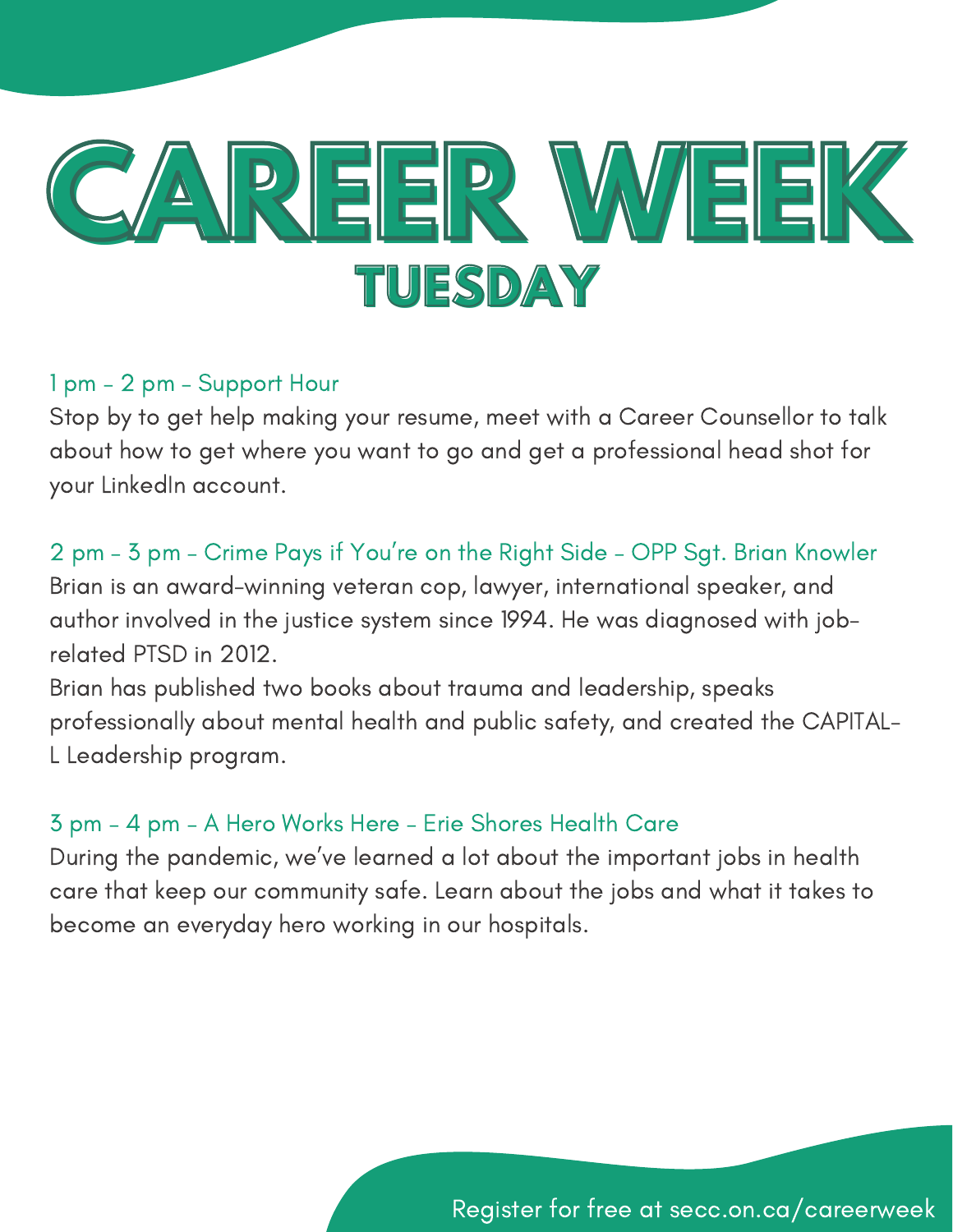

Stop by to get help making your resume, meet with a Career Counsellor to talk about how to get where you want to go and get a professional head shot for your LinkedIn account.

# 2 pm – 3 pm The "Future" Economy and Why Exploring Tech Is For Everyone - Yvonne Pilon, President and CEO, WEtech Alliance

WEtech Alliance is one of seventeen Regional Innovation Centres, funded by the Province of Ontario, serving the Windsor-Essex and Chatham-Kent regions. They provide entrepreneurs with business services, training, mentorship and strategic connections to help bring new ideas to market, scale to the next level and build a dynamic culture and a community of innovation.

## 3 pm – 4 pm Hot or Not – The Hottest Careers in Windsor- Essex County - Workforce WindsorEssex

Who's hiring? Where are your skills most needed? Join Workforce WindsorEssex to learn about the most in demand jobs in our area and what employers are looking for in their next great employee.

## 6 pm – 7 pm – Can I Afford That? Sure you Can! – SECC's Career Hub

College and University can be expensive. There are a lot of ways to help you pay your way to your career. Learn about how to apply for grants, scholarships and OSAP from our Career Hub team. Bring your parents, they need to know this too!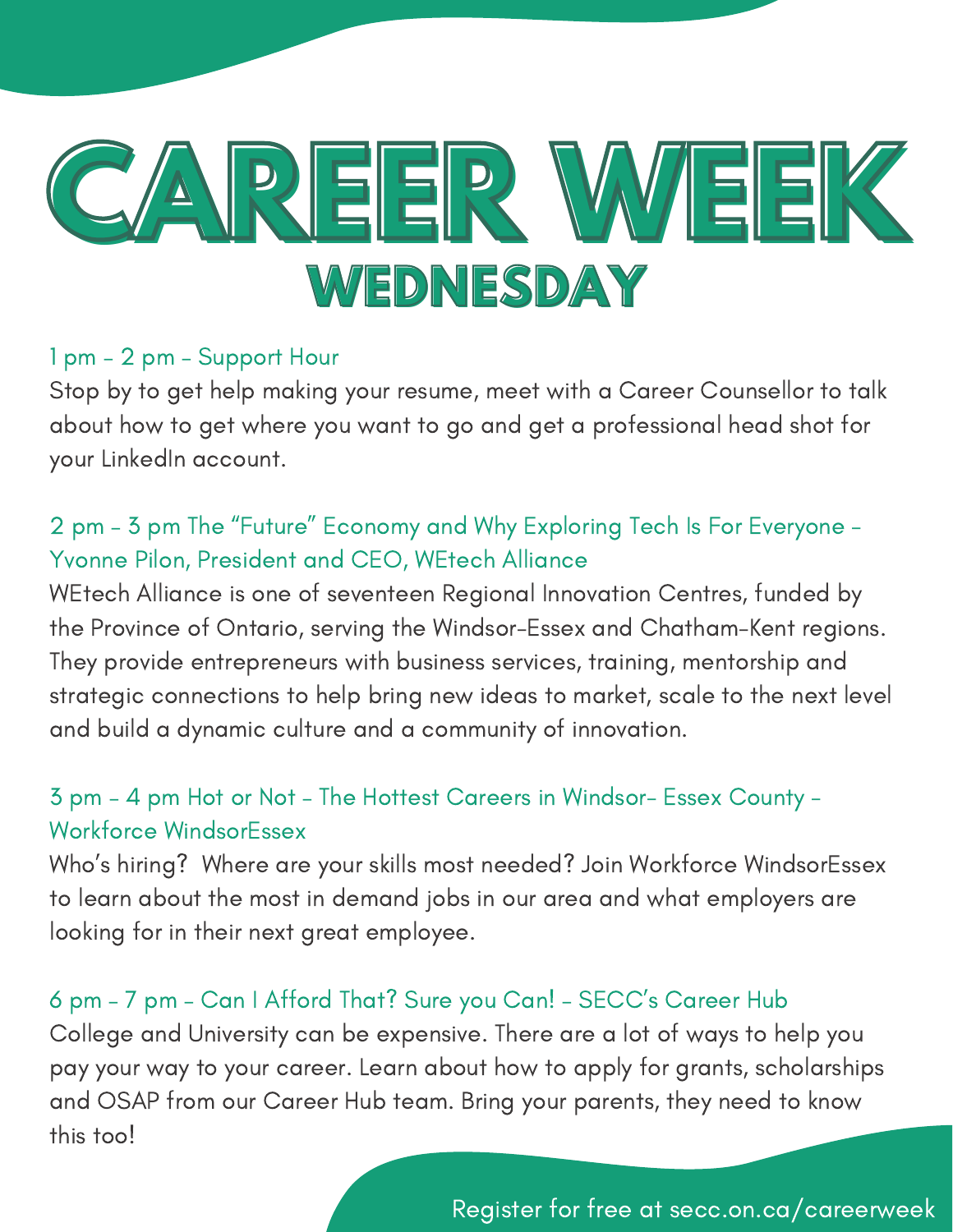

Stop by to get help making your resume, meet with a Career Counsellor to talk about how to get where you want to go and get a professional head shot for your LinkedIn account.

## 2 pm – 3 pm – Teacher in Training

You see them at the front of the class or on your computer screen every day. Did you ever think, how did they get there? There are a lot of different kinds of teachers, learn what it takes and what it's like to be a teacher in training.

## 3 pm – 4 pm – Uni-Fab

Did you know that one of the largest metal fabrication shops in Ontario is right in your backyard? Uni-Fab, develops industry-leading solutions for automotive, aerospace and machine tool manufacturers. Their Human Resource team will be joining us to talk about the company's plans for the future and the careers at their cutting-edge facility.